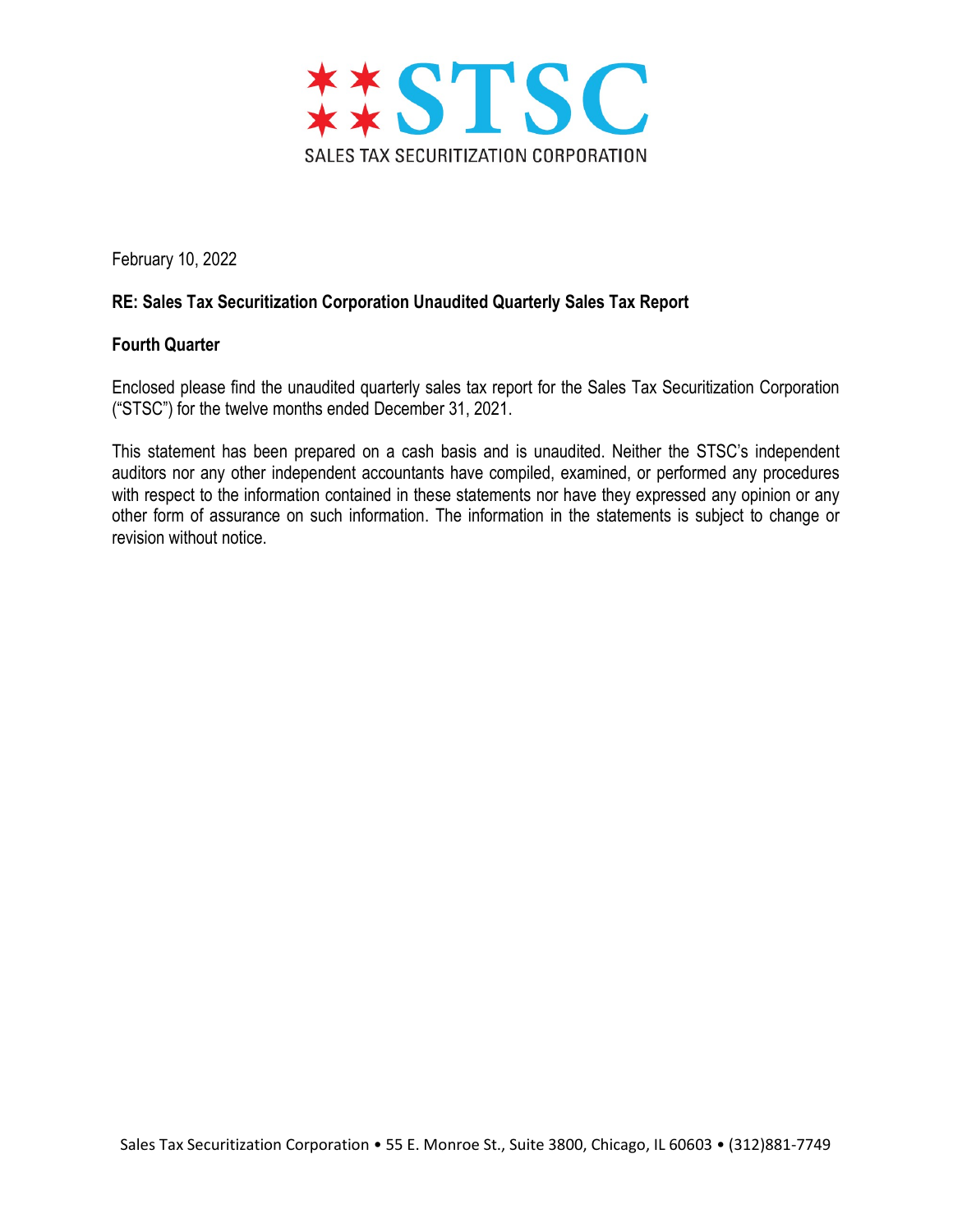## **\*\*STSC** SALES TAX SECURITIZATION CORPORATION

Sales Tax Securitization Corporation Quarterly Sales Tax Report (Unaudited) Fourth Quarter, 2021

|      |                 |                           |                | Monthly Sales Tax Receipts |  |                 |      |                  |      |                  |      |                |               |                           |     |                       |
|------|-----------------|---------------------------|----------------|----------------------------|--|-----------------|------|------------------|------|------------------|------|----------------|---------------|---------------------------|-----|-----------------------|
|      |                 |                           |                | Home Rule                  |  | Local Share     |      |                  |      |                  |      |                |               |                           |     | Residual Paid to City |
| Year | Quarter         | Month                     | Occupation Tax |                            |  | Use Tax         |      | Occupation Tax   |      | Use Tax          |      | Total          |               | <b>Total Withholdings</b> |     | of Chicago            |
|      |                 | January                   |                | 16,692,834.71 \$           |  | 3,620,567.60    | - \$ | 20,690,917.67    | - \$ | 12,514,345.71 \$ |      | 53,518,665.69  | S             | 20, 137, 024. 16          | \$  | 33,381,641.53         |
| 2021 | 1st             | February                  |                | 14,838,731.89              |  | 3,268,827.50    |      | 18,971,404.53    |      | 13,276,036.98    |      | 50,355,000.90  |               | 19,933,442.12             |     | 30,421,558.78         |
|      |                 | March                     |                | 18,611,814.80              |  | 3,592,191.43    |      | 22,958,859.39    |      | 18,360,899.93    |      | 63,523,765.55  |               | 19,933,442.13             |     | 43,590,323.42         |
|      |                 | First Quarter 2021 Total  | \$             | 50, 143, 381. 40 \$        |  | 10,481,586.53   | - \$ | 62,621,181.59    | - \$ | 44, 151, 282. 62 | - \$ | 167,397,432.14 | - \$          | 60,003,908.42             | S.  | 107,393,523.72        |
|      |                 | April                     |                | 16,591,081.01 \$           |  | 2,409,387.77 \$ |      | 19,257,255.50 \$ |      | 9,464,747.03     | - \$ | 47,722,471.31  | - \$          | 22,873,442.16             | S   | 24,849,029.15         |
| 2021 | 2 <sub>nd</sub> | May                       |                | 15,773,487.42              |  | 3,067,254.77    |      | 19,089,667.01    |      | 8,537,812.21     |      | 46,468,221.41  |               | 5,960,625.00              |     | 40,507,596.41         |
|      |                 | June                      |                | 24,189,780.58              |  | 4,987,993.47    |      | 27,633,273.06    |      | 10,662,217.45    |      | 67,473,264.56  |               | 5,960,625.00              |     | 61,512,639.56         |
|      |                 | Second Quarter 2021 Total | \$.            | 56,554,349.01              |  | 10,464,636.01   |      | 65,980,195.57    |      | 28,664,776.69    |      | 161,663,957.28 |               | 34,794,692.16             |     | 126,869,265.12        |
|      |                 | July                      |                | 22,858,665.43 \$           |  | 4,771,028.86    | - \$ | 26,570,130.20 \$ |      | 9,770,177.67     | - \$ | 63,970,002.16  | - \$          | 20,668,442.17             |     | 43,301,559.99         |
| 2021 | 3rd             | August                    |                | 24,897,422.42              |  | 4,853,296.83    |      | 29,063,328.29    |      | 9,065,032.31     |      | 67,879,079.85  |               | 20,668,442.17             |     | 47,210,637.68         |
|      |                 | September                 |                | 27,821,970.59              |  | 4,749,833.28    |      | 30,530,392.67    |      | 10,205,048.56    |      | 73,307,245.10  |               | 14,707,817.14             |     | 58,599,427.96         |
|      |                 | Third Quarter 2021 Total  |                | 75,578,058.43              |  | 14,374,158.97   |      | 86, 163, 851. 16 |      | 29,040,258.54    |      | 205,156,327.10 |               | 56,044,701.48             |     | 149,111,625.62        |
|      |                 | October                   |                | 27,049,208.18 \$           |  | 4,564,748.61    | - \$ | 29,252,083.26    | - \$ | 9,566,131.51 \$  |      | 70,432,171.56  | \$            | 14,707,817.16             |     | 55,724,354.40         |
| 2021 | 4th             | November                  |                | 27,040,045.30              |  | 4,156,067.48    |      | 29,331,375.62    |      | 10,047,337.51    |      | 70,574,825.91  |               |                           |     | 70,574,825.91         |
|      |                 | December <sup>1</sup>     |                | 27,877,791.49              |  | 4,074,910.85    |      | 30,212,028.81    |      | 10,411,137.39    |      | 72,575,868.54  |               | (48, 722, 212.80)         |     | 121,298,081.34        |
|      |                 | Fourth Quarter 2021 Total | \$.            | 81,967,044.97              |  | 12,795,726.94   | ß.   | 88,795,487.69    | \$.  | 30,024,606.41    | S.   | 213,582,866.01 |               | (34,014,395.64)           | \$. | 247,597,261.65        |
|      |                 | Total Year to Date        | \$             | 264,242,833.81             |  | 48,116,108.45   | \$   | 303,560,716.01   |      | 131,880,924.26   |      | 747,800,582.53 | $\mathcal{P}$ | 116,828,906.42            |     | 630,971,676.12        |

UNAUDITED